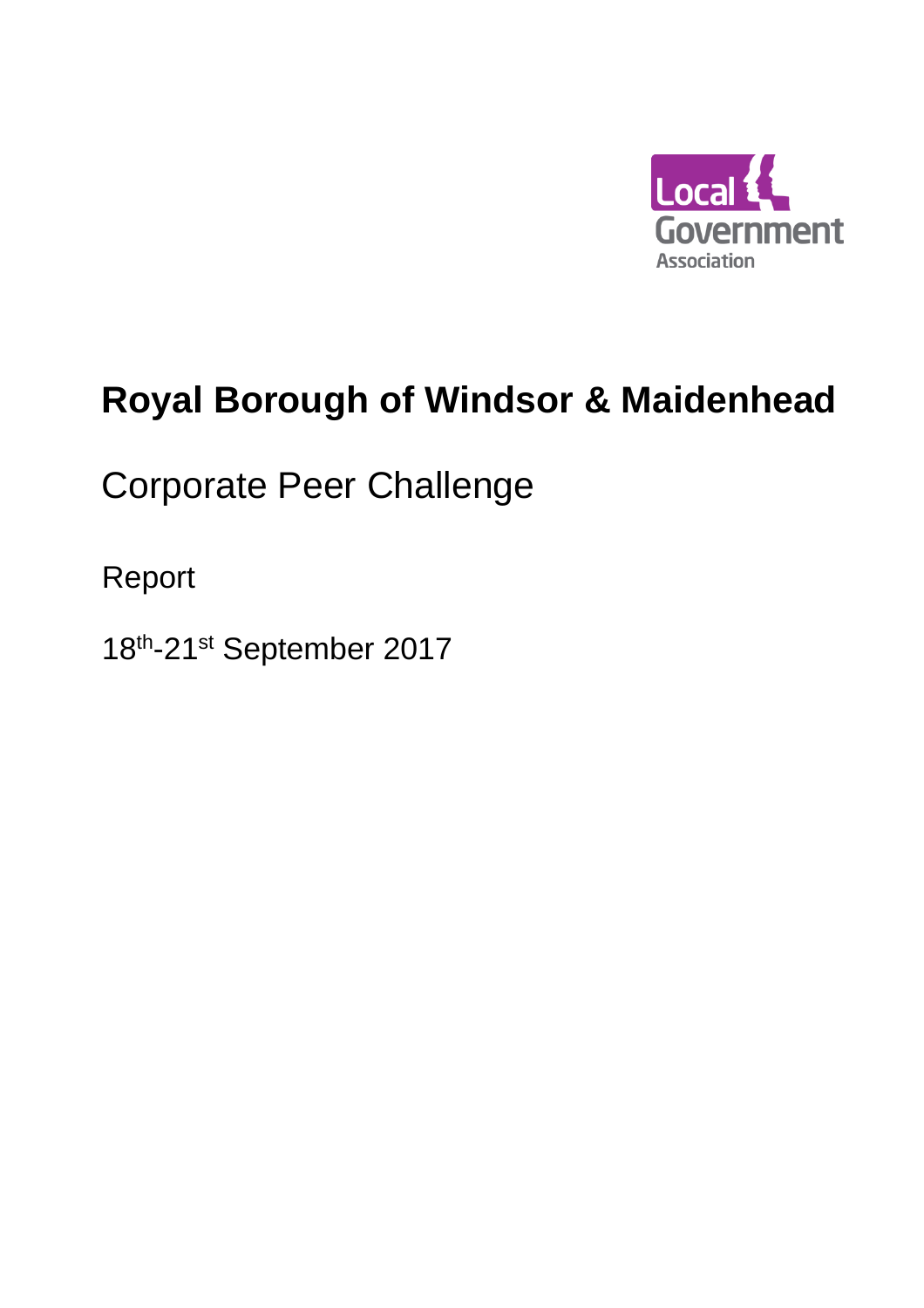# **EXECUTIVE SUMMARY**

- 1.1 The Royal Borough of Windsor & Maidenhead (the Royal Borough) is ambitious and high achieving in many areas, driven by sound finances and enthusiastic, capable members and officers. The Borough has made a conscious decision to 'deliver differently' and at the time of the review has transferred many of its core services to alternative delivery mechanisms.
- 1.2 Many of the council's staff group are loyal, dedicated and have demonstrated their willingness to embrace change. Many are proud to work for a borough that prides itself on securing sound finances for the future and delivering people-centred services that are developing pioneering approaches to service delivery.
- 1.3 The council invited in our team of peers at a crucial time in the development and implementation of their new delivery model and should be credited for inviting in an external viewpoint at a time of such fundamental change. The council was also in the midst of consulting on its draft Borough Local Plan.
- 1.4 The council experienced a change in leader in May 2016 with the former Deputy Leader Cllr Simon Dudley moving to the role of Leader. As part of his approach to leadership Cllr Dudley has continued with Deputy Executive Members and Principal Lead Members, which broadens the Executive and engages many more members in decision-making. There is however, an opportunity to clarify roles and responsibilities particularly regarding scrutiny which we will refer to later in the report.
- 1.5 Many external partners were positive about engaging with the new leadership and the council's ambitions around growth. This is most evident in the regeneration plans for Maidenhead town centre, but was also apparent to the team with delivery partners for people services. However this view is not universally shared, and this is having negative implications for the council's governance as well as its reputation locally. We will reflect on this later in the report, including providing short term recommendations for actions we believe the council should prioritise.
- 1.6 The ambition of the council is striking and in many ways we found a council that was ahead of its time in developing new ways of delivering services. The pace of this progress is one that many in the public sector would envy. This pace now needs to be matched with a focus on consolidating the new model by ensuring robust governance practice and a mature approach to internal and external engagement.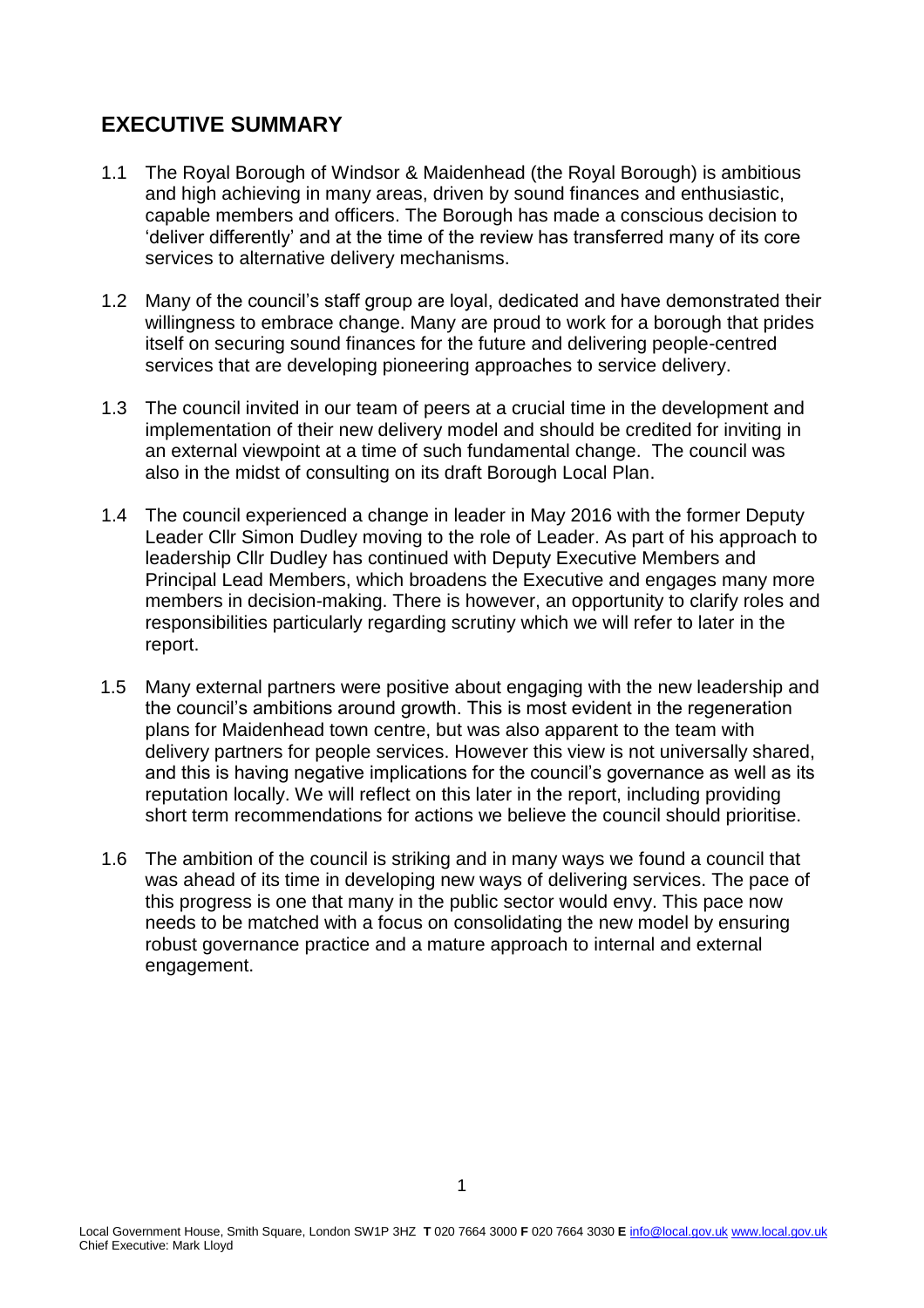# **2. RECOMMENDATIONS**

2.1 The Royal Borough strives to deliver good quality services for its residents rooted in a focus on value for money. Council tax is the lowest outside of London Boroughs and there is a clear political commitment to keep it that way. The Royal Borough has a great story to tell and we would encourage you to undertake three overall recommendations, Pause, Embed and Explain, to ensure you are able to deliver on your ambitions and make the story you are developing a reality for all. Our three key recommendations are accompanied by 26 specific recommendations which are detailed throughout the report and summarised in Annex I:

# **Three main recommendations**

- **Pause**: now is the moment to pause on the change you have focused on designing and delivering. This does not mean stop improving services, but will allow you time to;
- **Embed**: establish and share with all partners clear lines of accountability for council service areas, whether commissioned or directly provided and clarity over the location of statutory roles (Director of Children's Services, Director of Adult Social Care and Director of Public Health).Ensure these are widely understood. Consolidate the good services that you have without seeking further immediate change. Where services fall short of expectation identify clear pathways for improvement and ownership for who is accountable for that improvement. Refresh your governance to help you underpin this;
- **Explain**: the organisation, its partners and the residents of the Royal Borough need to better understand the changes that are taking place – and why. The new operating model is not widely understood by staff and the residents that we spoke to. By investing more time in explaining what changes have taken place, and why, you will be able to reflect upon their success and consider how the borough can best deliver high performing services and value for money. This will also be an opportunity for you to build and further deepen trust between yourselves and all of your partners.

Having implemented the three key recommendations actively promote, to all parties a single vision for the borough – bringing together your ambitions for people and place.

2.3 The recommendations from each of the core components of peer challenge are set out in the body of the report and summarised in Annex I.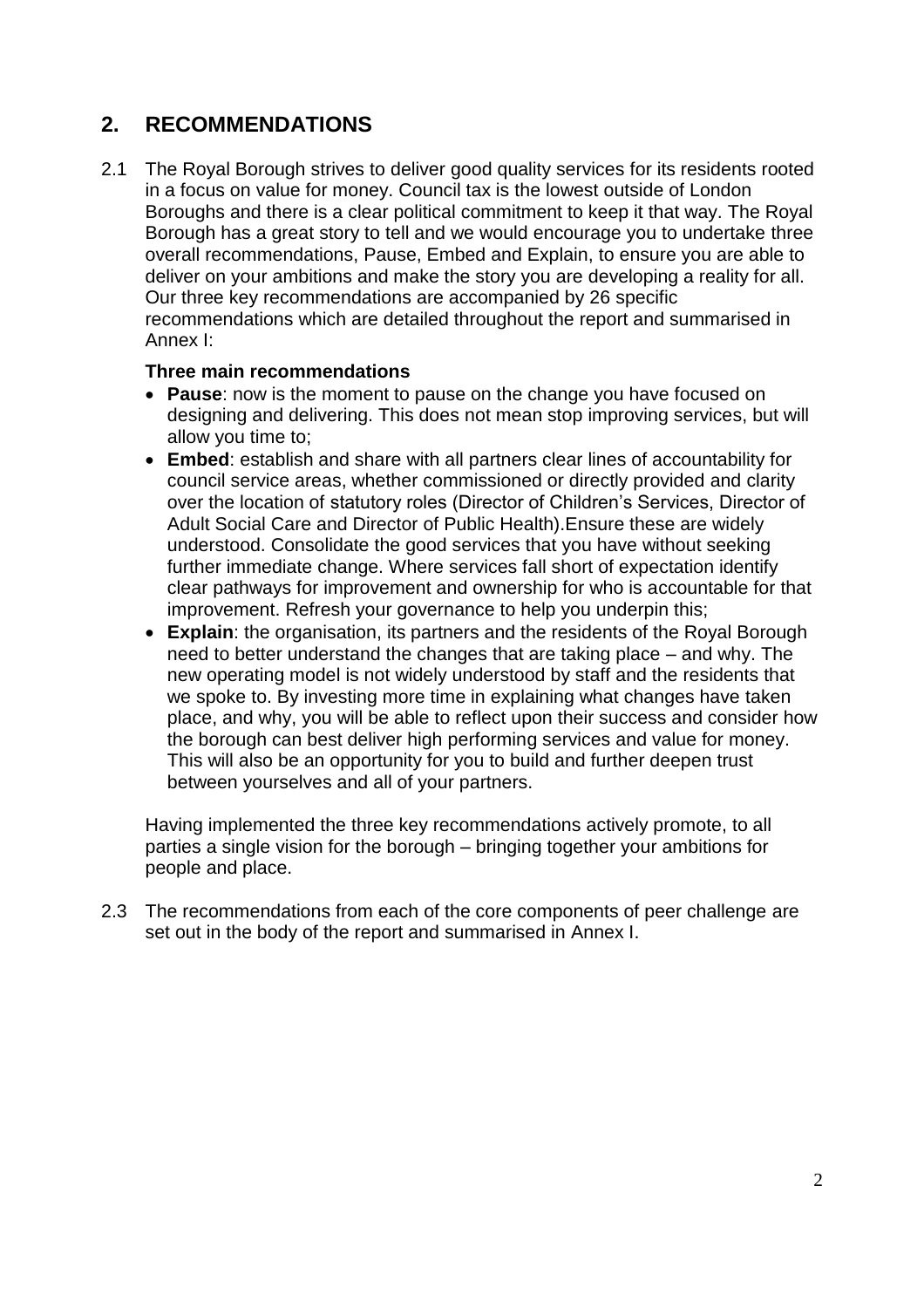# **3. SUMMARY OF THE PEER CHALLENGE APPROACH**

# **The peer team**

3.1 Peer challenges are delivered by experienced elected member and officer peers. The make-up of the peer team reflected your requirements and the focus of the peer challenge. Peers were selected on the basis of their relevant experience and expertise and their selection was agreed by you. The peers who delivered the peer challenge at the Royal Borough of Windsor & Maidenhead were:

| <b>Gillian Beasley:</b> | Joint Chief Executive, Peterborough Borough Council and |
|-------------------------|---------------------------------------------------------|
|                         | <b>Cambridgeshire County Council</b>                    |
|                         | <b>CIIr David Renard: Leader, Swindon Council</b>       |
| <b>Anna Rose:</b>       | <b>Head of Planning Advisory Service</b>                |
| <b>John Skidmore:</b>   | Director of Corporate Strategy and Commissioning, East  |
|                         | <b>Riding of Yorkshire Council</b>                      |
| <b>Clare Hudson:</b>    | <b>LGA Programme Manager</b>                            |

# **Scope and focus**

- 3.2 The peer team considered the five questions which form the core components covered in the LGA Corporate Peer Challenges. These areas are the agreed focus of corporate peer challenge as they are believed to be critical to councils' performance and ability to improve:
	- 1. Understanding of the local place and priority setting: Does the council understand its local context and place and use that to inform a clear vision and set of priorities?
	- 2. Leadership of Place: Does the council provide effective leadership of place through its elected members, officers and constructive relationships and partnerships with external stakeholders?
	- 3. Organisational leadership and governance: Is there effective political and managerial leadership supported by good governance and decision-making arrangements that respond to key challenges and enable change and transformation to be implemented?
	- 4. Financial planning and viability: Does the council have a financial plan in place to ensure long term viability and is there evidence that it is being implemented successfully?
	- 5. Capacity to deliver: Is organisational capacity aligned with priorities and does the council influence, enable and leverage external capacity to focus on agreed outcomes?
- 3.3 In addition to the five core components, the Royal Borough asked the peer team to consider a sixth area: **How can the council ensure that its governance and operating model is fit to deliver on the council's ambitions?**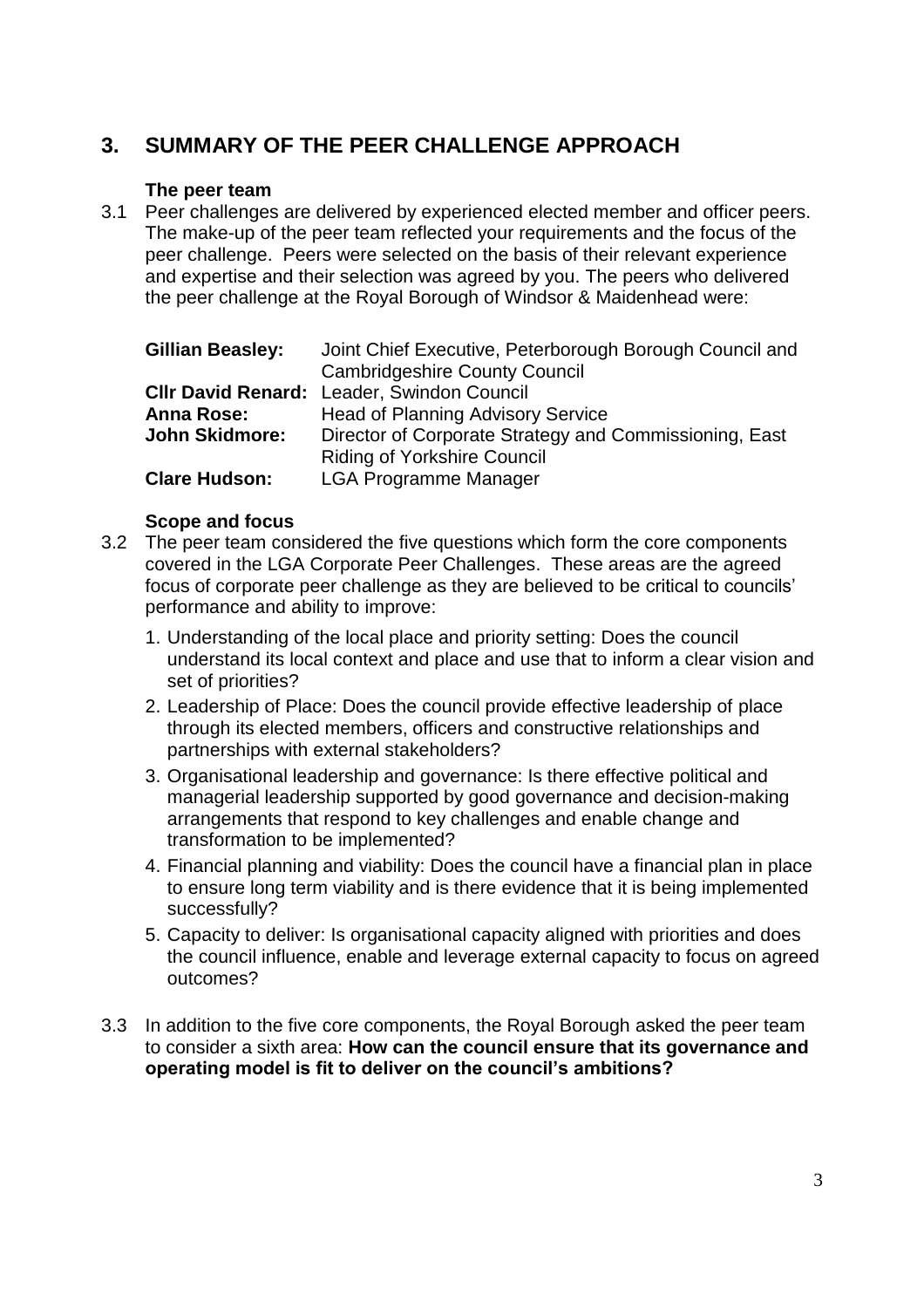# **The peer challenge process**

- 3.4 It is important to stress that a peer challenge is not an inspection. Peer challenges are improvement-focused and tailored to meet individual councils' needs. They are designed to complement and add value to a council's own performance and improvement focus. The peer team used their experience and knowledge of local government to reflect on the information presented to them by people they met, things they saw and material that they read. Whilst this was not an inspection it became apparent during the peer team's time onsite that having not had a peer review for a decade the council responded to the review very much in the way they would towards an inspection.
- 3.5 The peer team prepared for the peer challenge by reviewing a range of documents and information in order to ensure they were familiar with the council and the challenges it is facing. The team spent four days onsite at the Royal Borough of Windsor & Maidenhead (the Royal Borough) during which the team:
	- Spoke to more than 90 people including a range of council staff together with councillors and external stakeholders.
	- Gathered information and views from more than 35 meetings, visits to key sites and additional research and reading.
	- Collectively spent more than 140 hours to determine our findings the equivalent of one person spending almost four weeks in the Royal Borough.
- 3.6 Unusually for a peer challenge the peer team were directly approached by residents, residents' groupings and parish councils following the issuing of a press release by the council prior to the onsite visit. The team were made aware of some of the views held by these individuals and organisations. These views were not input to the formal peer challenge process and are not reflected in this report.
- 3.7 This report provides a summary of the peer team's findings along with suggestions for some next steps. It builds on the feedback presentation provided by the peer team at the end of their on-site visit. In presenting feedback to members and officers, we have done so as fellow local government officers and members, not professional consultants or inspectors. By its nature, the peer challenge is a snapshot in time. The peer team appreciate that some of the issues raised may be about things you are already addressing and progressing, indeed several of which you have already started progressing with the Local Government Association.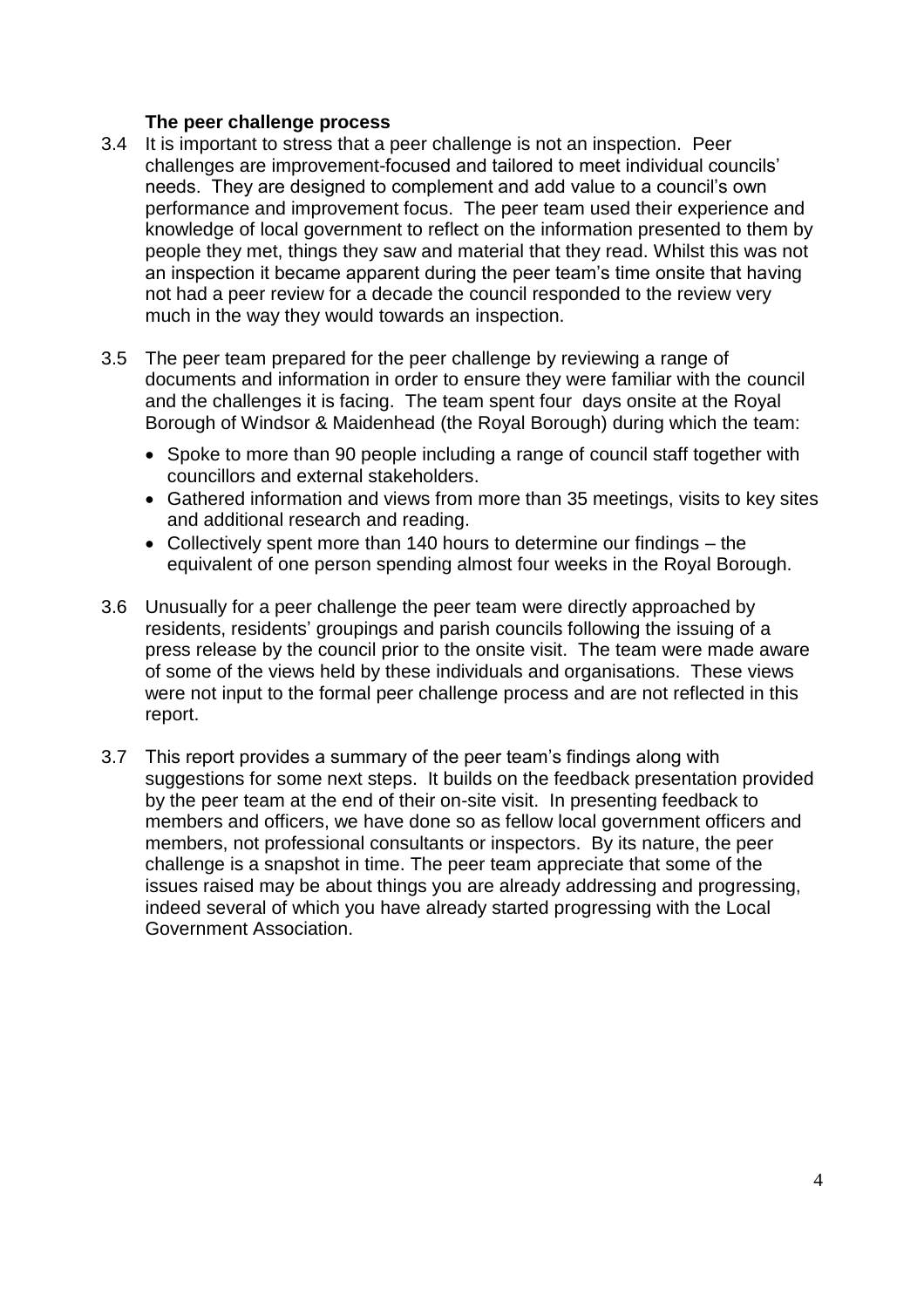# **4. FEEDBACK ON GOVERNANCE**

4.1 The council is fortunate in that it has a breadth and depth of talent in the council – our experience found many instances of officers and members who were well skilled to acquit the council's ambitions. Many of these officers valued the opportunities they had been provided in working for the council. We found a cohort of councillors who are dedicated, hard-working and adept at utilising their extensive professional experience in leading the administration and opposition. The council has a sound base for prospering as an organisation and partner and needs to ensure that its governance and communications helps to support that.

# **Structural and constitutional governance**

4.2 The council's governance is out of date with the new operating model and the significant change that the council has implemented. There was a universal understanding amongst the people we spoke to that this was the case and that the organisation was open to making changes. We found the council has a sound basis for good governance, including instruments such as the Constitution and Member-Officer Protocol, but they are in need of refreshing and more consistent implementation.

*'The constitution is out of date with where we are, and how we should work'*

- 4.3 The framework of good governance is in place but we consistently heard of an implementation gap in how matters are dealt with. The constitution and associated protocols are applied inconsistently and we were concerned to see evidence of what can appear to be disproportionate and uneven treatment by senior colleagues, of both members and officers, over conduct. The council now has the opportunity to use constitutional reform to underpin its culture, value and ambitions rather than be seen as a heavy handed instrument to keep 'members and officers in check'.
- 4.4 The council has made regular updates to the Constitution and associated instruments, resulting in a piece-meal approach to constitutional reform. This has led to the Constitution itself not being widely understood and not being used as effectively as it could be to support the council's ambitions.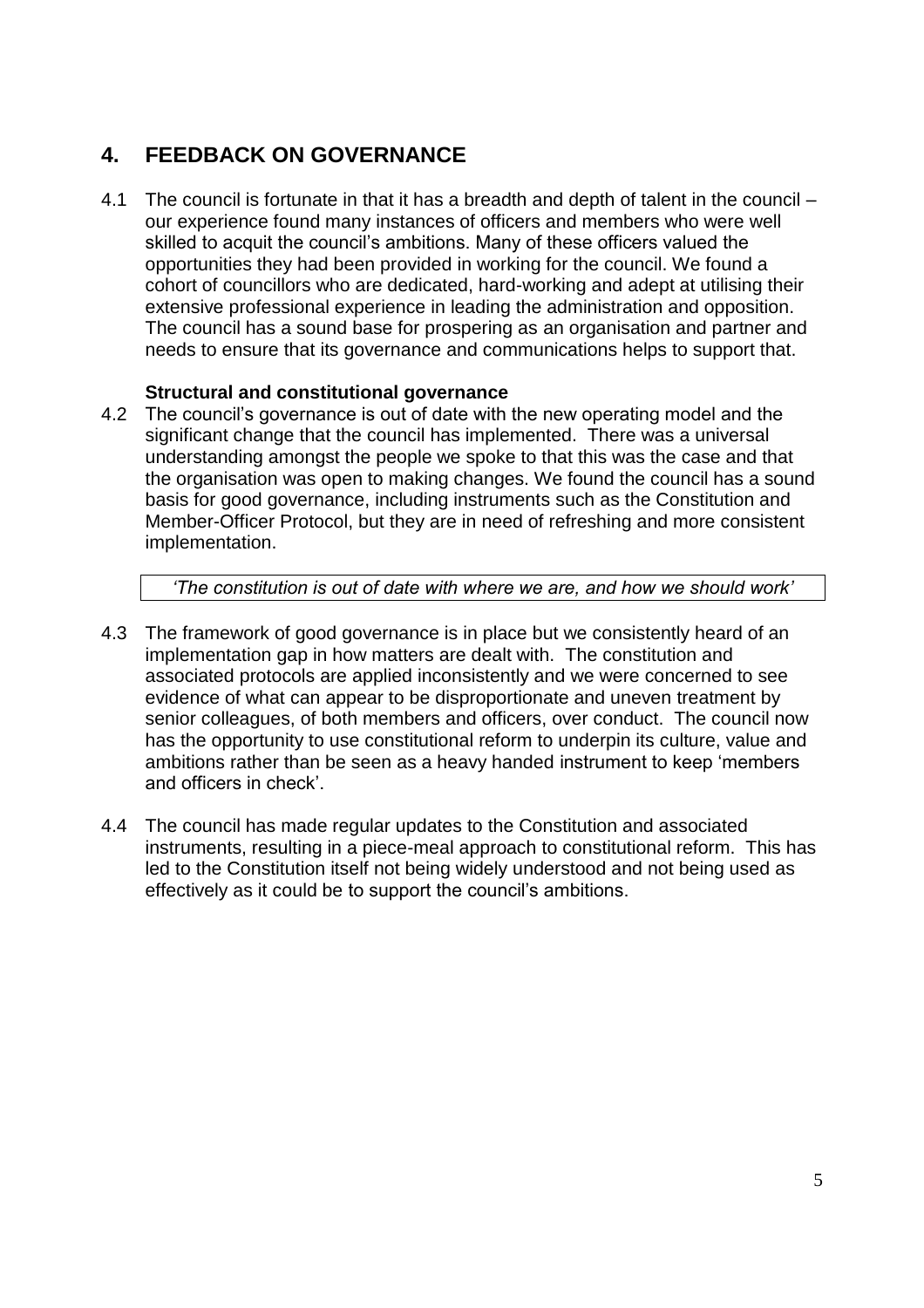#### **Box 1: Recommendations structural and constitutional governance**

- Undertake a full Constitutional review led at the most senior officer level, supported by members.
	- $\circ$  Through this review update the Constitution and associated protocols to reflect the new operating model. An updated constitution can be a powerful mechanism to drive forward the culture you need to embed your new operating model.
	- o Recognise that members and officers have distinct roles, but can lead and deliver together adopting a 'one-team' approach. Ensure that protocols and codes reflect this and do not conflate how members and officers should act, e.g. members and officers should have distinct social media protocols
	- $\circ$  Use the constitutional modernisation to empower a refreshed leadership culture and style that uses the constitution in a positive way.

# **Governance: Accountability**

- 4.5 The council entered into ground-breaking partnerships with Optalis for the delivery of adults' services and Achieving for Children for children's services in 2017. Given the freshness of these arrangements the peer team will not provide detailed feedback on them. However as part of our review of governance we explored the lines of accountability for these arms-length arrangements. Whilst some senior officers were able to articulate the lines of reporting and accountability this was not uniformly understood and we would urge the council to invest more time in ensuring all members and officers have absolute clarity and can explain and evidence the model and lines of accountability to partners and clients.
- 4.6 The council has focused on delivering services differently, seeking to build resilience into key service areas and drive economies of scale that will allow investment in services that the council alone would not be able to provide. There is a risk, which some of interviewees we spoke to were aware of, that these services are perceived as 'outsourced' and no longer a core part of the council. We would urge you to ensure that the council makes it clear to residents in particular that these services are still a core part of the council.

# **Box 2: Recommendations for Accountability**

- Introduce a process map to clarify lines of accountability for all commissioned and contracted out services. This should be developed by members and officers and accompanied by a clear narrative set within the context of the council's single vision for people and place. Identify and communicate internally and externally the process map, ensuring it is widely understood, setting out:
	- o What your measures of success will be:
	- o How you will measures progress:
	- o How you will communicate these: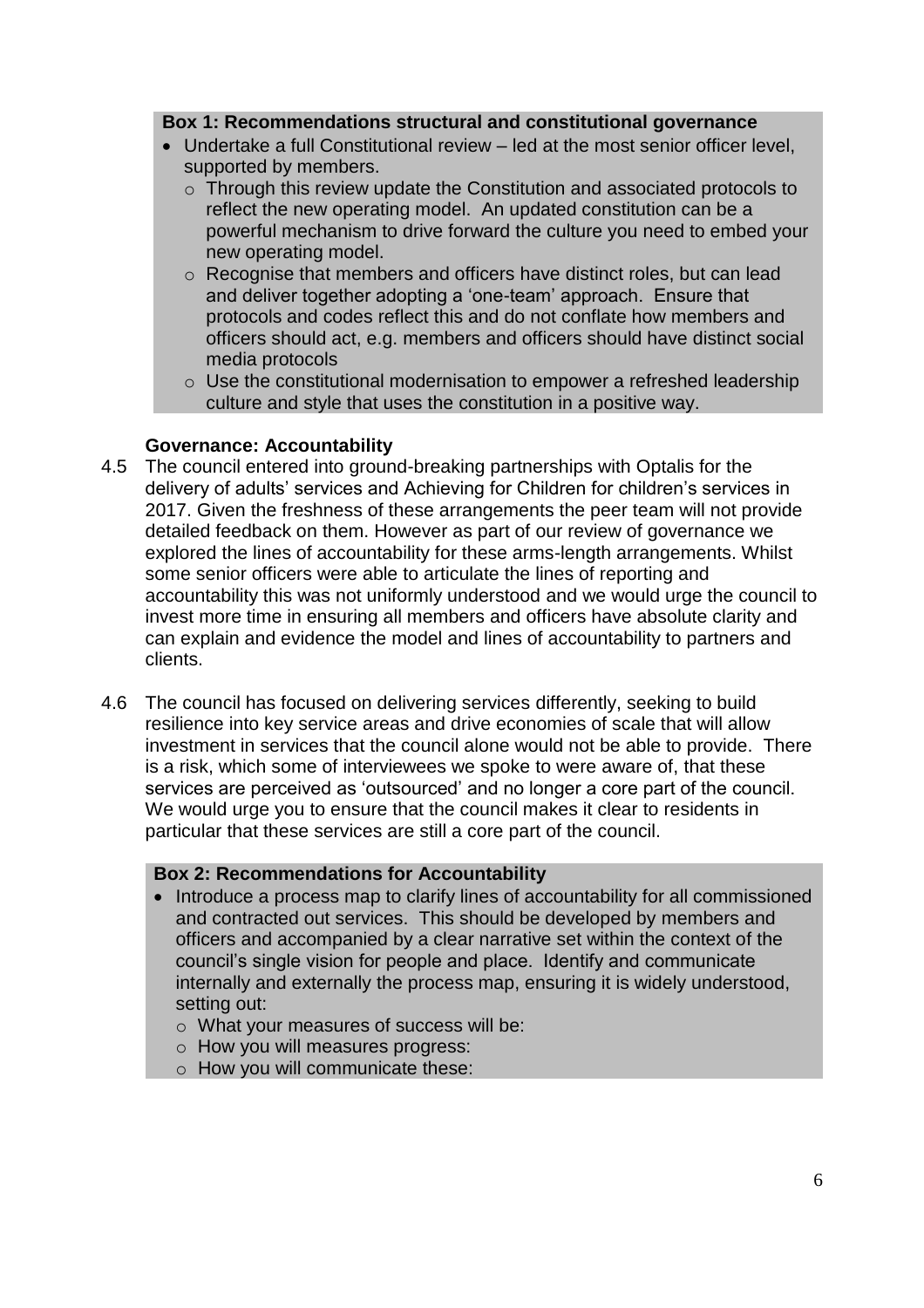# **Governance: scrutiny**

- 4.7 The scrutiny function at the Royal Borough is extensive and models a traditional approach with six scrutiny panels and an overarching overview and scrutiny panel. Looking ahead, the impending boundary review will allow the opportunity to identify whether this number of scrutiny committees is proportionate and an effective way to hold the executive to account.
- 4.8 The Conservative group retain a large majority and have operated an extended Cabinet and Principal Lead member system since 2014. This has resulted in certain councillors who sit on the Executive also sitting on scrutiny committees. This causes the lines between the Executive and scrutiny to be blurred when scrutiny members are unsure as to whether a colleague on the panel is acting in their scrutineer or wider deputy/principal capacity.

*'The processes are in place for scrutiny but the organisational culture does not support or value it'*

4.9 Many members value scrutiny and the opportunity it may provide them in fulfilling their roles. Yet we had an overriding impression of scrutiny not realising its potential. Officer support capacity is largely limited to servicing the Committees with papers, which are frequently not as timely as they should be. The prescribed timescales are on occasion (approximately 10% of the time in 2017), not met, leaving the council exposed to risk, which officers are aware of, and needs correcting to meet statutory timescales.

# **Box 3: Recommendations for Scrutiny**

- Introduce regular all member briefings on key issues
- Strengthen scrutiny through:
	- o Ensuring clear and adequate timeframes to allow members, particularly scrutiny members to digest, understand and question papers to ensure decision-making is inclusive and robust.
	- o Considering how scrutiny can play a role in member development allowing councillors to enhance their skillset.
	- o Ensuring that Executive and wider Executive members (deputy lead and principal members) should not sit on scrutiny panels
	- o Undertaking regular scrutiny training and other key skills for members.
	- $\circ$  Using the forthcoming boundary review as an opportunity to update scrutiny committees to reflect your new operating model and ambitions.
- Evaluate officer capacity and ensure it can adequately support a thriving scrutiny function.

### **Signpost – LGA Leadership development**

The LGA provides a wide range of development and learning opportunities for councillors and officers, many of which are provided at no additional cost, including a two day course Leadership Essentials for Scrutiny

https://www.local.gov.uk/highlighting-political-leadership-lga-development-offer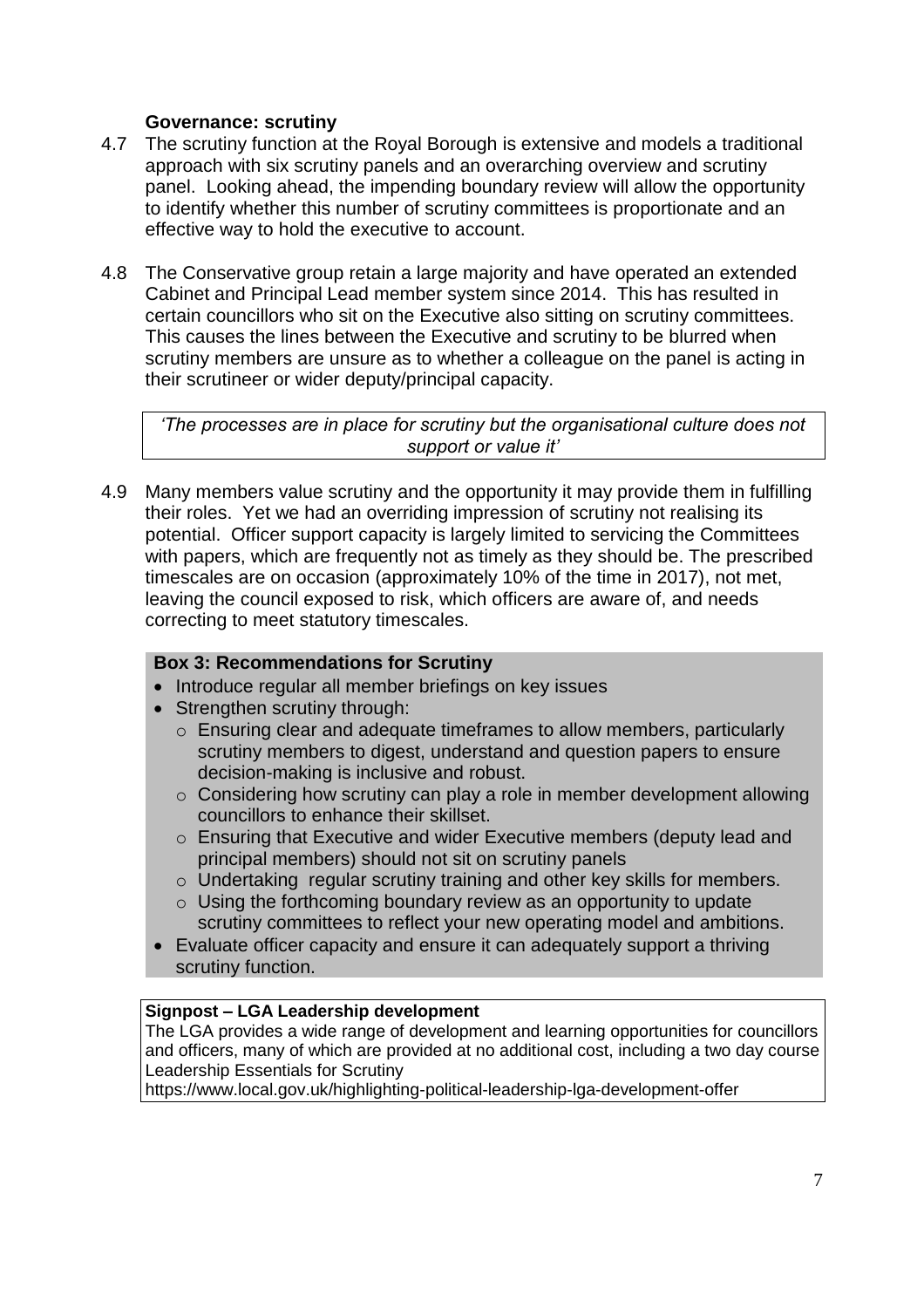**Signpost – scrutiny advice and support** The Centre for Public Scrutiny provides extensive guidance on effective scrutiny <http://www.cfps.org.uk/how-we-help/good-governance-and-scrutiny/>

# **5. FEEDBACK ON FIVE CORE THEMES OF PEER CHALLENGE**

# **Understanding of local place and priority setting**

- 5.1 The council has a refreshed Corporate Plan which is now more informed by your new operating model and approach to commissioning services. This is better able to reflect your ambitions. The team found a committed and driven political leadership focused on driving forward a new vision for place including tackling challenges of affordable housing and homelessness.
- 5.2 The council's ambitions on regeneration in Maidenhead are allied to the development of the new Crossrail terminal in the town and are viewed as a positive step in providing the kind of retail and commercial offer that many feel the town 'deserves'. The council is building strong relationships with its joint venture partner, Countryside, to realise the vision that the leadership is clearly able to articulate. We suggest this needs to be matched by a stronger focus on understanding and driving the business environment in more of a 'place-shaping' role.

*'The council does not talk to businesses enough to understand the local business market and environment'*

5.3 The council's message about putting residents first seeks to reflect its focus on delivering value for money for local council tax payers. This message is consistently shared by the council's press office, who are viewed as responsive. The commitment to residents message was not widely understood by residents or staff we spoke to or, with businesses and partners. It feels out of step with the focus on delivering regeneration and 'place shaping' and has led to businesses not feeling valued as a partner. This is not to say that businesses are not engaged with at all. Businesses value the efforts of leading councillors to drive regeneration but this needs aligning with officer capacity.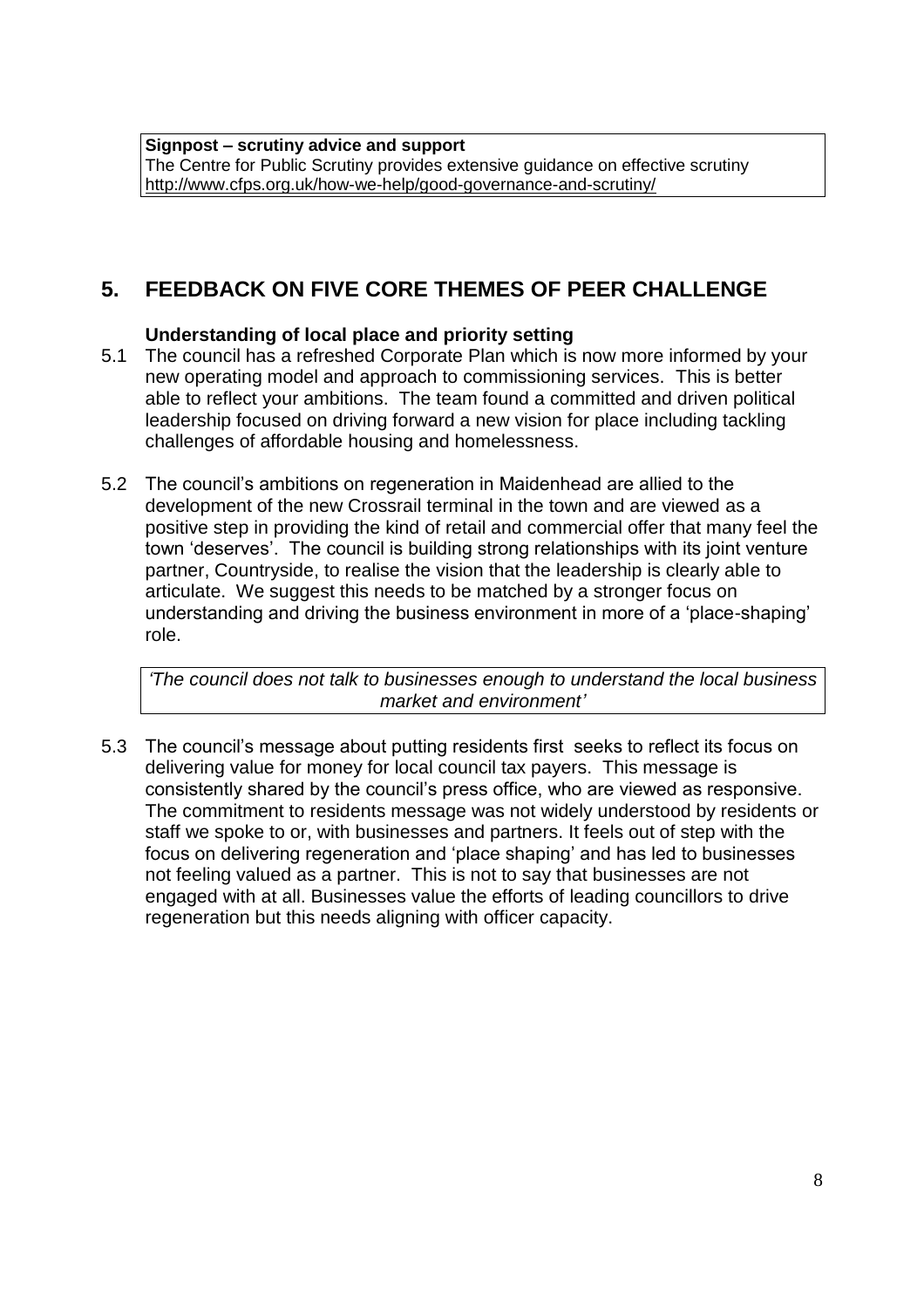# **Box 4: Recommendations for understanding of local place and priority setting**

- Invest more time in understanding what your residents value.
- Engage positively with residents and community groups.
- Further develop your commitment to residents consider using tools such as Residents Surveys to understand the issues that matter most to residents and how they want to be communicated with about them
- Ensure you have measures in place to marry member ambition and officer capacity and skills, which includes:
	- o Resourcing your economic development function to focus on Council to business and business to business relationships.
	- $\circ$  The role of culture and heritage in terms of inward investment and quality of life. Is there sufficient resource to manage these important relationships and ensure adequate promotion of the borough?
	- o Having a clear policy for inward investment and the resource to meet the borough's offer.
	- $\circ$  The role of the Borough Local Plan is to deliver the council's vision which includes driving economic growth and enhancing cultural and heritage assets. The Local Plan drives all development decisions and will be critical to achieving your ambition.
	- o Businesses benefit from political engagement and the Council benefits from its association with key investors in the area. The Council needs to be clear about how this engagement is going to be managed and sustained going forwards.

# **Signpost – Think Luton**

Luton BC developed a 'Think Luton' brand to encourage businesses to consider establishing or building their businesses in the town. Alongside the strapline the council developed a narrative with the key aspects of that story (proud, vibrant, ambitious and innovative) and some eye catching visuals that could be easily used by ourselves and partners in a number of different scenarios. The brand was launched at the same time as the **[Luton Investment Framework](http://www.luton.gov.uk/Business/Pages/Luton-Investment-Framework.aspx)** – the council's 20 year transformation strategy for the borough.

More info: https://www.youtube.com/watch?v=nKgDrP0p\_EY

# **Leadership of place**

- 5.4 The council's approach to engagement with partners is often highly valued there was an impressive and almost universal view amongst partners in health, police, housing and community safety partnerships that the council was good to work with. They particularly valued the drive that the Managing Director has given to these relationships. Equally partners in safeguarding boards for both children and adults valued the positive engagement the council provides, and would like it to be more systematic. The council's leadership places emphasis on their leadership role with these bodies and this effort is widely commended.
- 5.5 We would encourage the council to ensure that it invests corresponding focus and energy into clarifying its vision and role in the local health and wellbeing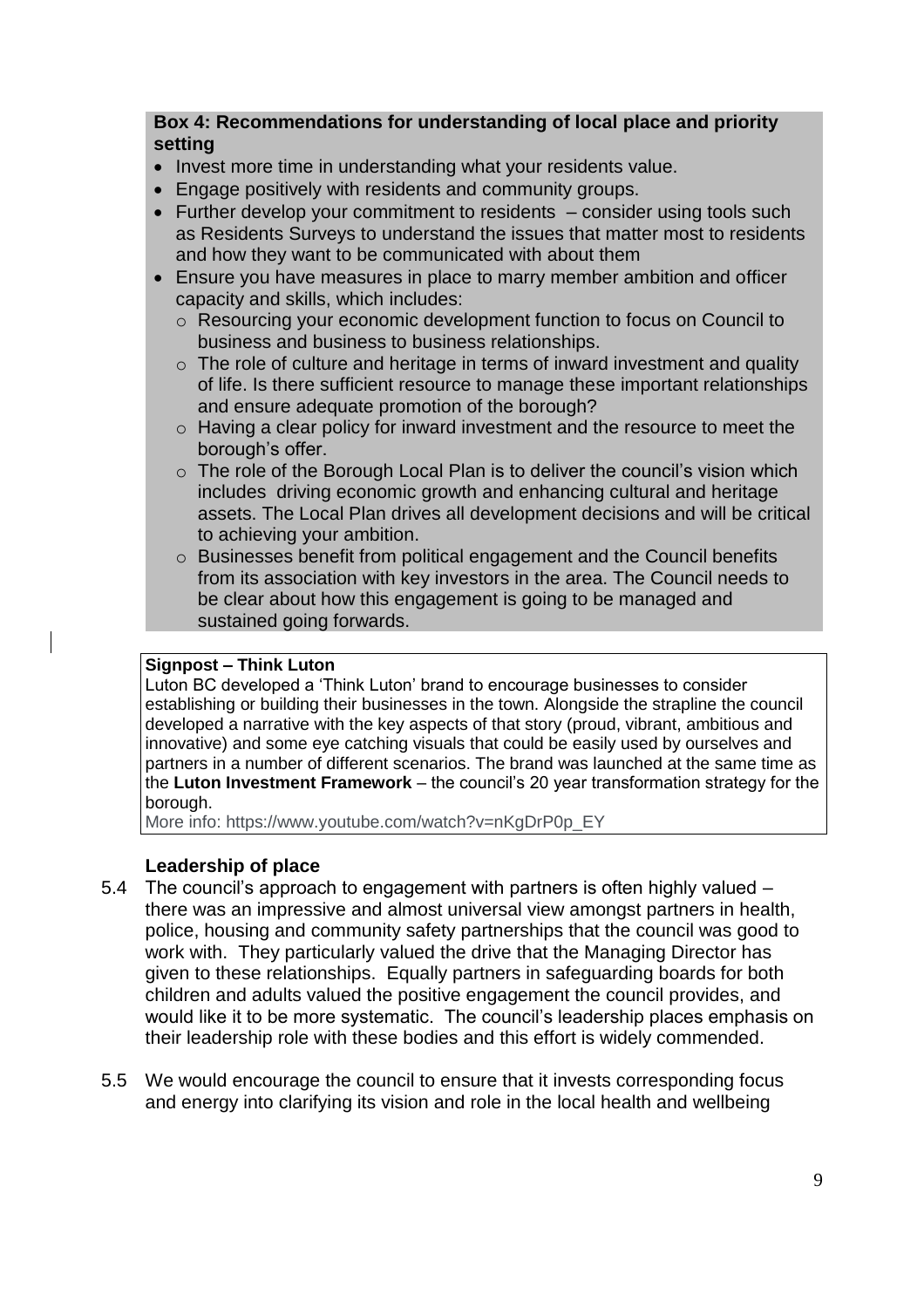system. This should include the role of public health, which did not appear to have a particularly high profile amongst partners. The council's new operating model is more complex than previously and time should be spent with partners clarifying roles and responsibilities at the sub-Sustainability and Transformation Plan level. Equally the council could drive stronger links between housing partners and the Health and Wellbeing Board to marry the 'offer' the borough has for all residents. You also need to ensure that any further transitions in service provision are carefully managed.

5.6 Throughout this report and our time onsite we have highlighted the need for the council to refresh its approach to resident engagement. At this key moment in the council regeneration plans we suggest it is critical that more is invested in engaging in a positive way with residents. This is reflected in our key recommendations in section 2.

# **Box 5: Recommendations for Leadership of Place**

- Consider how to maximise existing partnerships
- Enhance and deepen relationships with businesses.
- Ensure interaction with safeguarding boards is regular and consistent.
- Articulate and share what an integrated health and social care system in the borough will look like, and what that will mean for residents and partners and ensure there are no gaps in services as you transition to a more integrated health and social care system.

#### **Signpost – Cornwall Council – engaging communities with their vision**

As part of its plans for devolution Cornwall Council wanted to ensure residents and partners were engaged and understood what the Council was seeking to achieve. In all of its communications materials, the authority broke down the powers it was asking the Government for into clear themes - including transport, housing, heritage, environment, employment skills and health - and asked people for their opinion on these. It also outlined the benefits for people of all ages - older, working age and young people - as well as businesses, to ensure everyone could understand how they could gain from devolution. The council also developed a social media campaign using #standupforCornwall to generate conversations about the devolution deal as well as a public pledge for residents and partners to sign up to and support devolution.

#### **Financial planning and viability**

- 5.7 The council is financially stable and in a strong position to face the future, provided that it is able to deliver on its capital programme and regeneration plans. Members have a strong understanding of finance and what they want to achieve to maintain low levels of council tax and high quality services. The finance function is well regarded internally and externally.
- 5.8 The council has identified its medium term financial plan and what expenditure and borrowing it anticipates. We suggest you consider how you can more strongly present the links between the council's regeneration plans and your placeshaping role, and we would be happy help you do this. In this financial climate it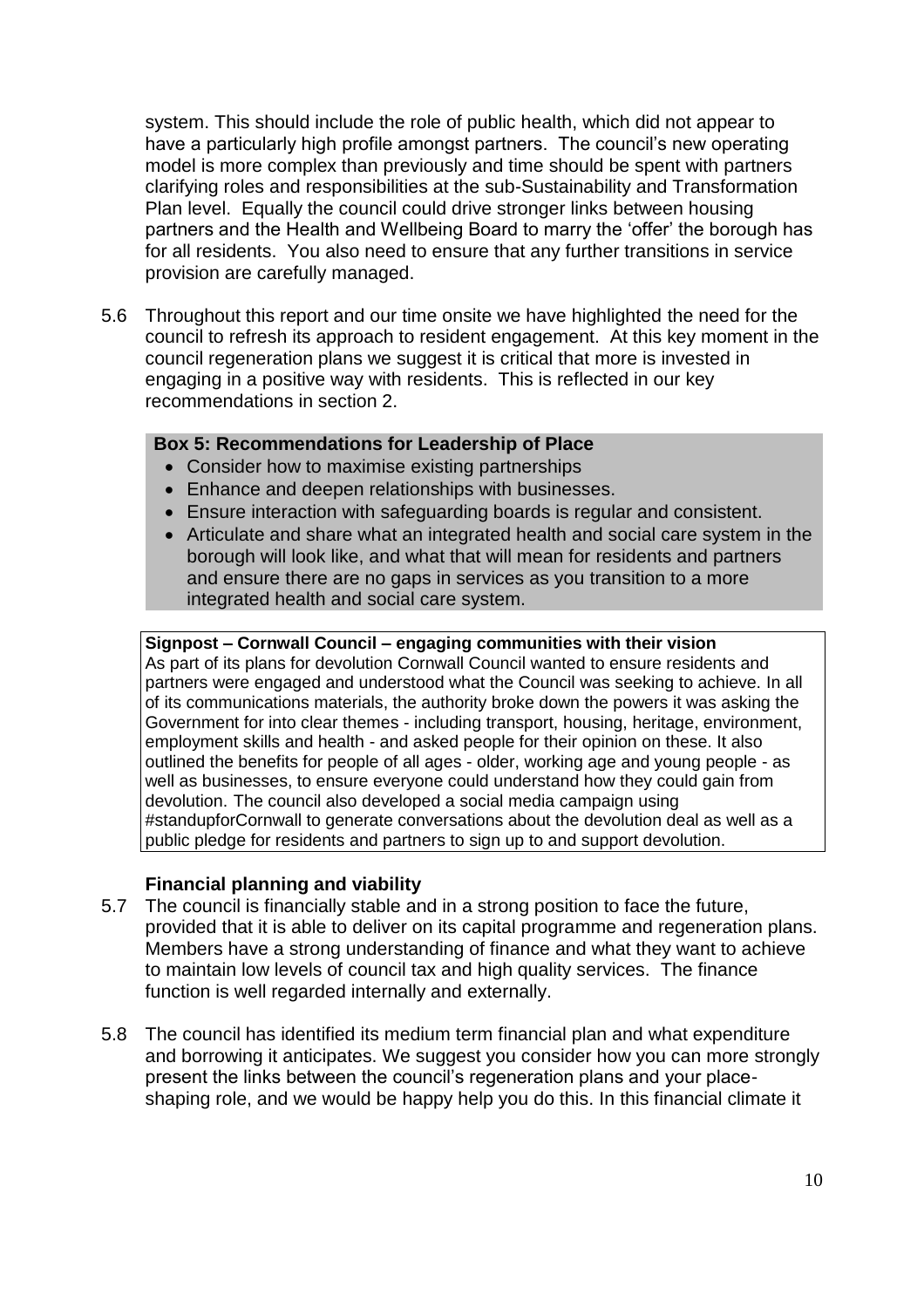can be difficult to ensure capital programmes in particular are delivered on time and we would encourage the council to consider carefully what measures it will put in place to mitigate against slippage. The council will also have to carefully plan for the provision of any future transformation costs that may be needed in services that are delivered through partnerships such as Optalis and Achieving for Children.

#### **Box 6: Recommendations for financial planning viability**

- Link the medium term financial strategy to the single overarching council vision and ensure that financial strategies and decisions are effectively communicated alongside corporate priorities.
- Ensure that colleagues have adequate ownership of planned savings and are able to report against them.
- Ensure that future transformation needs of services, including commissioned services, are adequately planned for and managed.

# **Organisational leadership and governance**

5.9 The council has moved further and faster than many of its contemporaries – harnessing the energy and skills of councillors and officers to drive change. In many areas the experiences are positive. Independent safeguarding boards value existing engagement with the council, but would welcome this to be deepened. Equally the council's commissioning partners recognise the areas for improvement and are positive about the council's ability to deliver on these improvements. The multiplicity of partnering arrangements you have developed means you now need to invest time and expertise in maintaining and enhancing those relationships.

*'The Senior Leadership team is widening out and more harmonious, but we need to move away from short termism.'*

5.10 The council's Senior Leadership Team (SLT) has driven and continue to change at an incredible pace and it is clear that directors and colleagues have focused on delivering the specific targets within their service areas. Building on this change the council has the opportunity to consider what kind of leadership culture the SLT has a responsibility to lead and embed. The council is now a different type of organisation and will require different skills, approaches and styles to lead a much more diverse model of service provision. This will be crucial for ensuring that all staff are able to engage fully with the council's transformational journey – whether they remain a part of the corporate core or a commissioned service delivered through partners.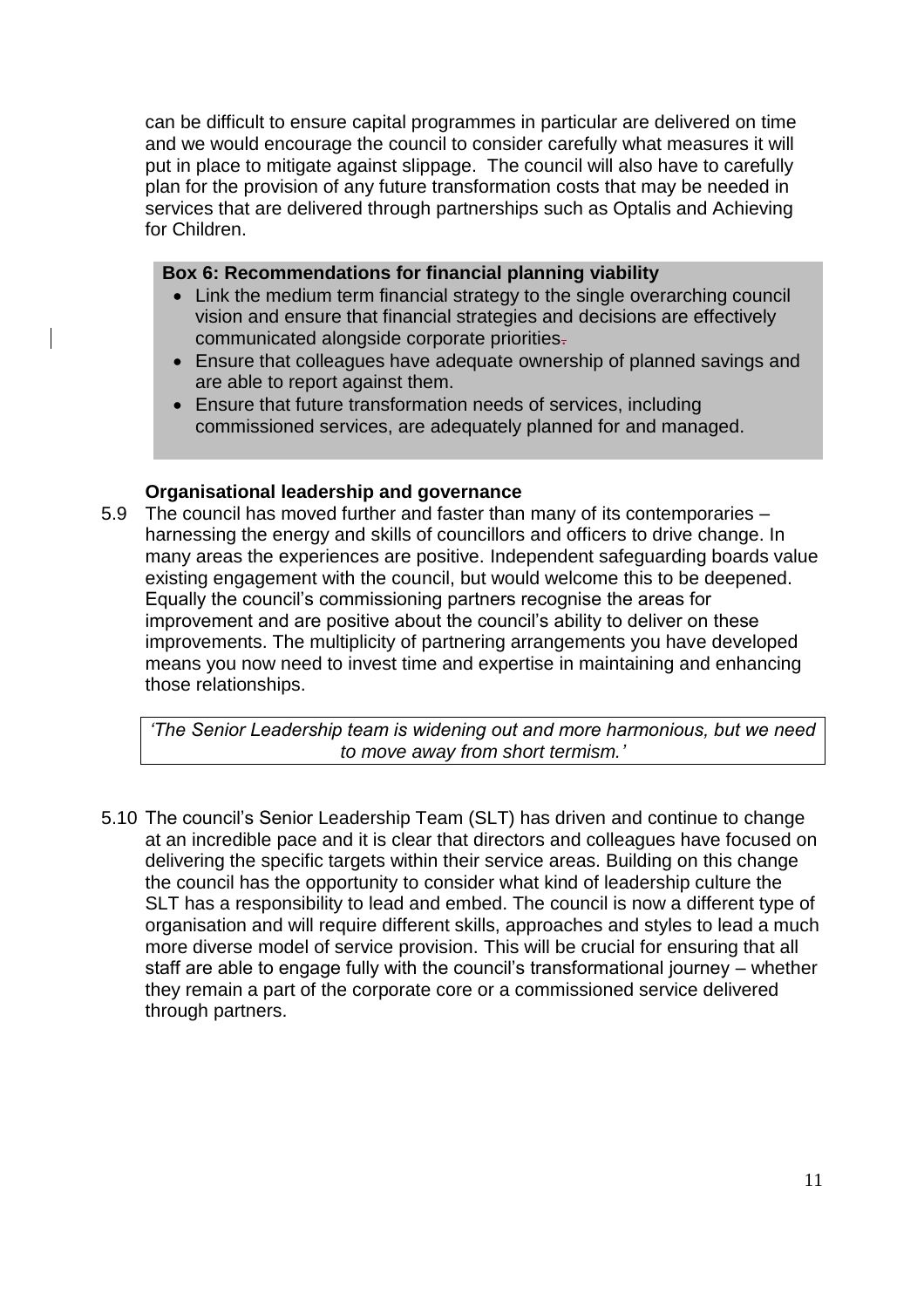#### **Box 7: Recommendations for organisational leadership and governance**

- Consider what inclusive and inspirational leadership looks and feels like for the Royal Borough and how you can embed it throughout the organisation.
- Consider whether the language around 'commissioning council' which you have been promoting is helpful – consider if you are more of a 'partnering council'.
- Develop an engagement strategy residents, businesses and partners, and adequately resource it.
- Focus energy on how you can ensure that all staff understand and feel part of the new operating model and understand their collective roles going forward.

#### **Signpost – BeWigan**

Together with colleagues from internal communications, PR, IT and programme management Wigan Council decided to create the 'Be Wigan Experience'; an innovative, interactive walk through experience that celebrated the council's work while looking ahead to the future. The council used existing buildings and the talents and skills of our staff to create a number of interactive zones. Tours were led by colleagues from all areas of the organisation. Different zones explored the recent past using audio recordings and quizzes, moving on to look at the future vision for 2020. Staff were then asked to look at how they do things identifying behaviours, and which behaviours may need more support. Staff were then asked to make a 'BeWigan pledge' on interactive tablets, detailing what they would do differently. They then entered an achievement room, where they could leave a message on a graffiti board, see images of some of our best moments, and leave the experience feeling empowered and proud to be part of the Wigan family.

# **Capacity to deliver**

- 5.11 The pace of change you have delivered means you are clearly viewed as a catalyst for change by partners. To help you manage this you are progressing with refreshing your approach to performance management and you have set up a corporate programme management function to help deliver change. You are also seeking to understand what the training needs of the organisation are. The team were impressed with these emerging plans as well as your training needs analysis and how it is rooted in the principles of the 21<sup>st</sup> century public servant work.
- 5.12 As an organisation you are cognisant of the need to invest more time and capacity in equipping your organisation to deliver into the future and plans to do this are clearly in place. This should be grounded in embedding your commissioning and partnering approach and you are rightly using it as an opportunity to consider what skills you need to support your refreshed approach to governance.

*'We don't always have the right people in the right places'*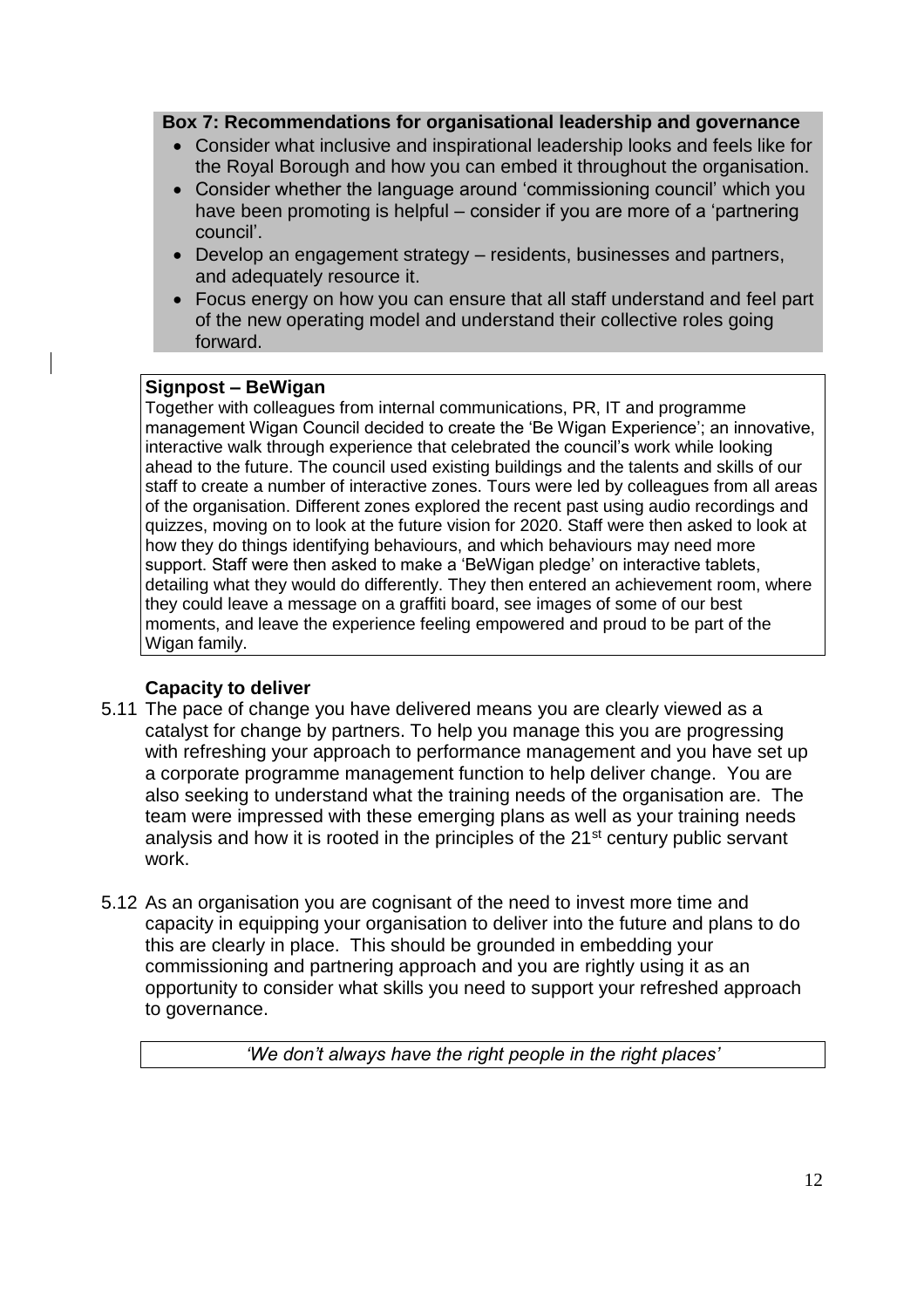### **Box 8: Recommendations for capacity to deliver**

- Consider setting up a central commissioning unit to help develop and share the skills needed to deliver the new operating model, including investing more time in the skills and approaches you need to ensure you have a strong client management function.
- Be clear about lines of accountability within the organisation and with partners, such as public health. Ensure this is regularly updated, shared and widely understood.
- Ensure that SLT and CMT include the right people statutory roles should be fully engaged in the appropriate fora.
- Continue to progress your People Strategy to ensure that it is developing the skills the organisation needs into the future.
- Develop a 'one-team' approach to leadership bringing together the Senior Leadership Team and Cabinet on a regular basis to explore key strategic issues and your leadership culture. This one-team approach should set the tone for the organisation and work collaboratively to embed change.

# **Signpost – Swindon – embedding a vision**

Swindon Council created a **[Vision for Swindon](http://www.swindon.gov.uk/vision)**, which focused on establishing a strong economy, a low-carbon environment, creating compelling cultural, retail and leisure opportunities and excellent infrastructure. They also developed 30 pledges of specific activity so that they have tangible ways of measuring delivery. While the new story was strong in itself, the communications team had the important job of embedding the vision into the organisation and launching it in a way that inspired, motivated and engaged employees and partners. A major event was planned building on the area's railway heritage to emphasise that the council and its employees and partners are on a collective journey. The council created a tunnel of pledges so attendees could read about the 30 activities the council had committed to. Participants then moved through to the 'buffet car' area to meet senior leaders and talk about the issues in a more informal way before heading to a platform area with stalls from departments across the council explaining how they would be working to support our vision. At the end of the event participants were given the chance to write their own pledges and feedback on some cardboard bricks to build a 'wall of thoughts'.

# **Conclusions**

- 5.13 The Royal Borough is an ambitious, exciting place that has harnessed the ability to change that many would envy. Leaders are focused on delivering value for money and are clear about their ambitions for people and place. The Borough faces an exciting future with regeneration, growth and major infrastructure projects all set to be realised soon.
- 5.14 Having undertaken many structural changes the council now needs to focus on 'hearts and minds' to build capacity, confidence and skills. These should be underpinned by a refreshed approach to governance. To deliver this we would encourage you to recognise the value of challenge and how it can be used in a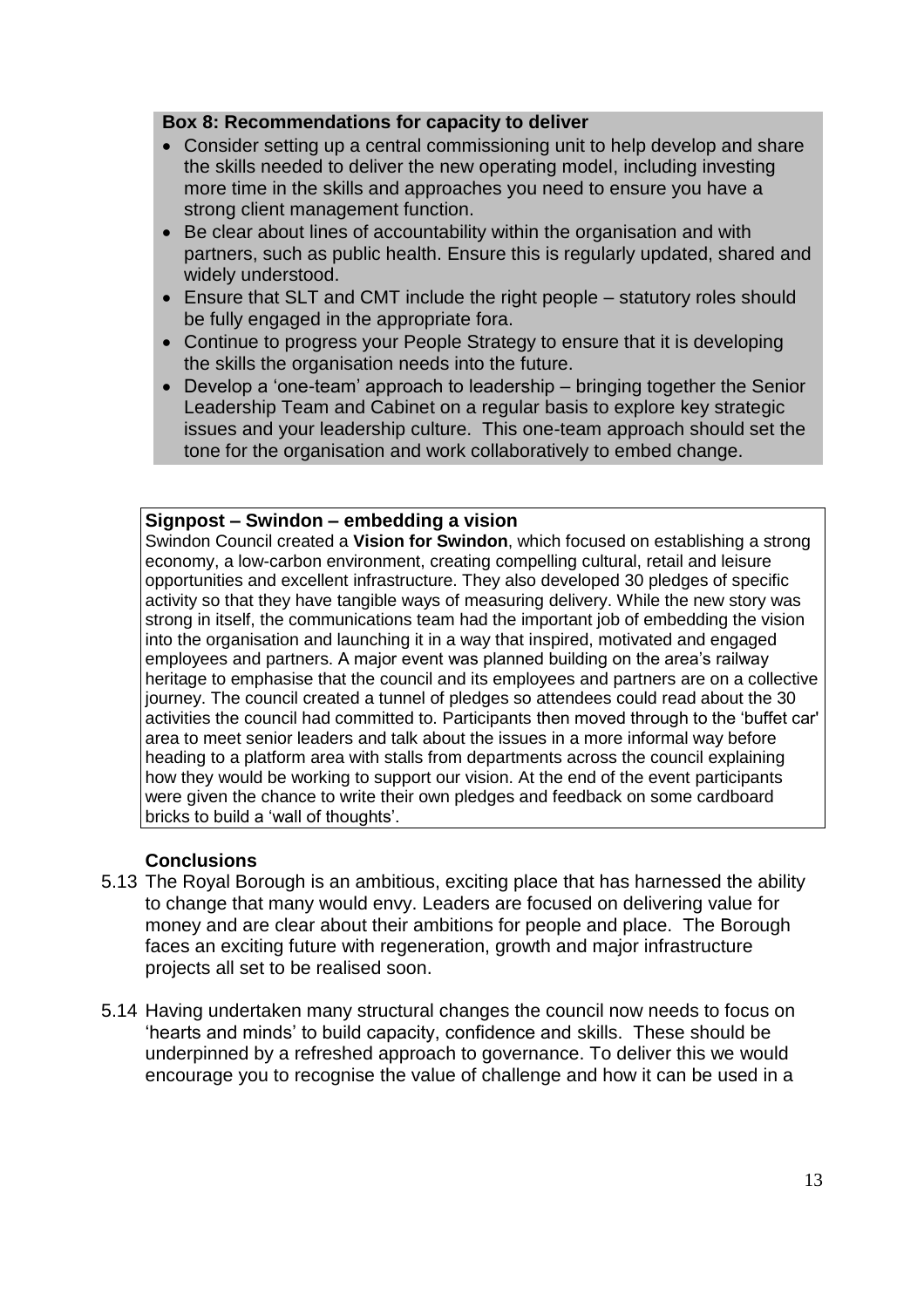positive way. This will help you to have a big, honest conversation about the kind of organisation you are trying to be.

# **Pause – Embed – Explain**

**And in so doing develop and implement your single vision of the Borough bringing together your ambitions for people and place.**

# **6. NEXT STEPS**

# **Immediate next steps**

- 6.1 We appreciate you will want to reflect on these findings and suggestions with your senior managerial and political leadership in order to determine how the Council wishes to take things forward.
- 6.2 As part of the peer challenge process, there is an offer of further activity to support this as well as a follow up visit. The LGA is well placed to provide additional support, advice and guidance on a number of the areas for development and improvement and we would be happy to discuss this. Mona Sehgal, Principal Adviser is the main contact between your authority and the Local Government Association (LGA). Her contact details are 07795 291006/ [Mona.Sehgal@local.gov.uk.](mailto:Mona.Sehgal@local.gov.uk)
- 6.3 In the meantime we are keen to continue the relationship we have formed with you and colleagues through the peer challenge. We will endeavour to provide additional information and signposting about the issues we have raised in this report to help inform your ongoing consideration.

# **Follow up visit**

6.4 The LGA peer challenge process includes a follow up visit. The purpose of the visit is to help the Council assess the impact of the peer challenge and the progress it has made against the areas of improvement and development identified by the peer team. It is a lighter-touch version of the original visit and does not necessarily involve all members of the original peer team. We have already discussed with you a potential re-visit in November 2018 and we look forward to hearing about your progress then.

On behalf of the peer team:

| <b>Gillian Beasley:</b>   | Joint Chief Executive, Peterborough Borough Council and                               |
|---------------------------|---------------------------------------------------------------------------------------|
|                           | <b>Cambridgeshire County Council</b>                                                  |
| <b>CIIr David Renard:</b> | Leader, Swindon Council                                                               |
| <b>Anna Rose:</b>         | <b>Head of Planning Advisory Service</b>                                              |
| <b>John Skidmore:</b>     | Director of Corporate Strategy and Commissioning, East Riding<br>of Yorkshire Council |
| <b>Clare Hudson:</b>      | <b>LGA Programme Manager</b>                                                          |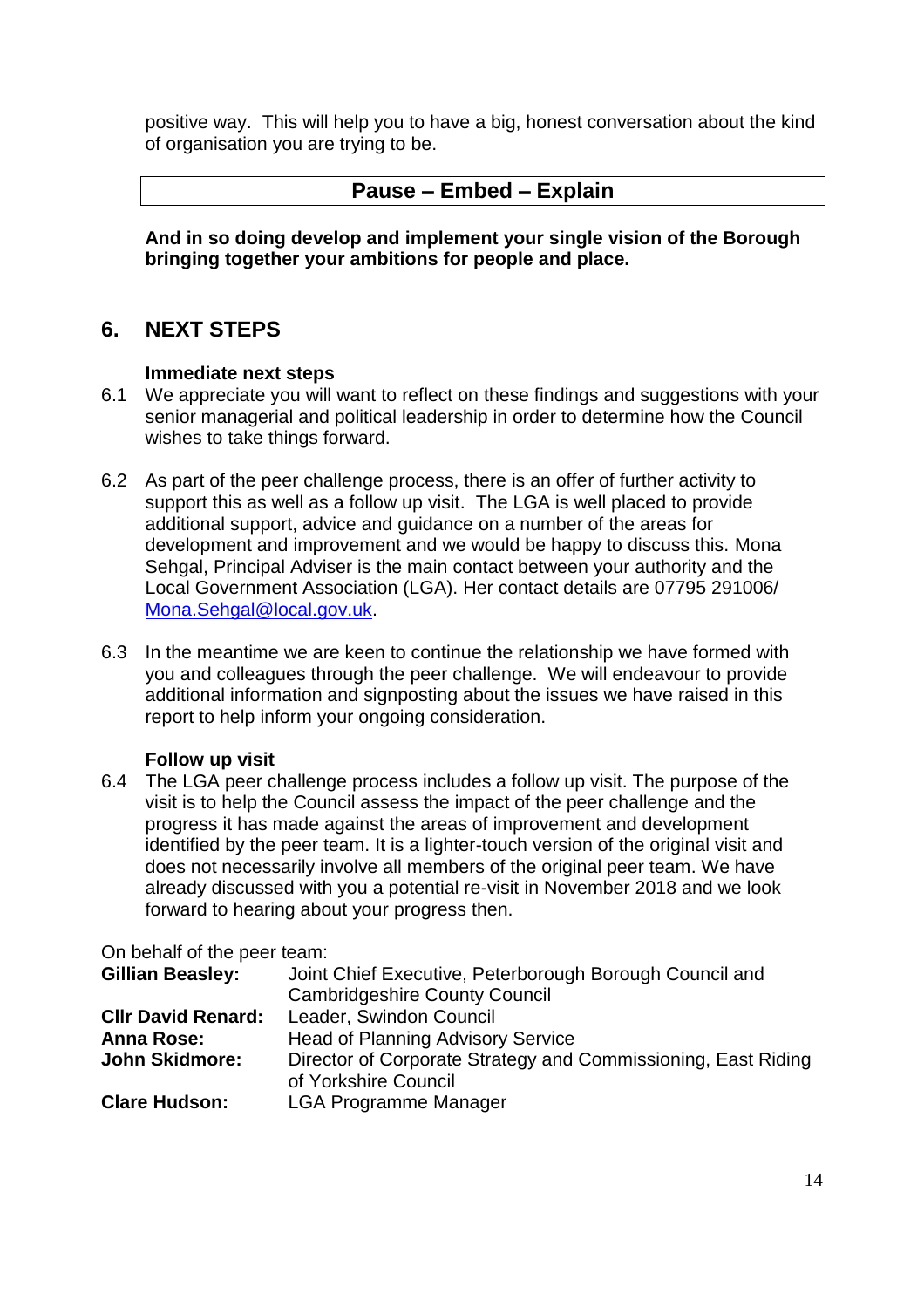# **Annex I – Summary of Recommendations**

# **Box 1: Recommendations structural and constitutional governance**

- Undertake a full Constitutional review led at the most senior officer level, supported by members.
	- o Through this review update the Constitution and associated protocols to reflect the new operating model. An updated constitution can be a powerful mechanism to drive forward the culture you need to embed your new operating model.
	- o Recognise that members and officers have distinct roles, but can lead and deliver together adopting a 'one-team' approach. Ensure that protocols and codes reflect this and do not conflate how members and officers should act, e.g. members and officers should have distinct social media protocols
	- $\circ$  Use the constitutional modernisation to empower a refreshed leadership culture and style that uses the constitution in a positive way.

# **Box 2: Recommendations for Accountability**

- Introduce a process map to clarify lines of accountability for all commissioned and contracted out services. This should be developed by members and officers and accompanied by a clear narrative set within the context of the council's single vision for people and place. Identify and communicate internally and externally the process map, ensuring it is widely understood, setting out:
	- o What your measures of success will be:
	- o How you will measures progress:
	- o How you will communicate these:

#### **Box 3: Recommendations for Scrutiny**

- Introduce regular all member briefings on key issues
- Strengthen scrutiny through:
	- o Ensuring clear and adequate timeframes to allow members, particularly scrutiny members to digest, understand and question papers to ensure decision-making is inclusive and robust.
	- $\circ$  Considering how scrutiny can play a role in member development allowing councillors to enhance their skillset.
	- o Ensuring that Executive and wider Executive members (deputy lead and principal members) should not sit on scrutiny panels
	- o Undertaking regular scrutiny training and other key skills for members.
	- $\circ$  Using the forthcoming boundary review as an opportunity to update scrutiny committees to reflect your new operating model and ambitions.
- Evaluate officer capacity and ensure it can adequately support a thriving scrutiny function.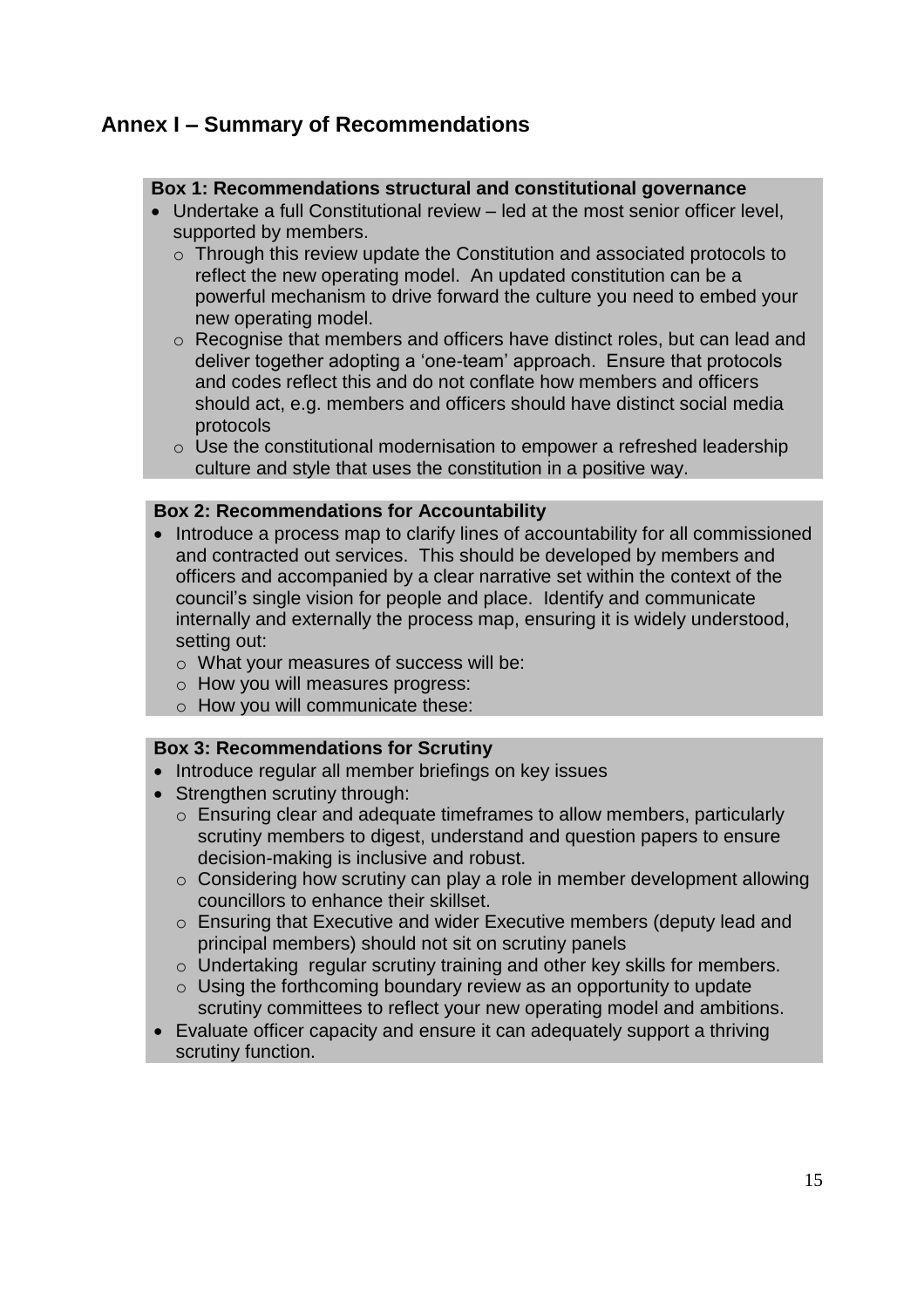# **Box 4: Recommendations for understanding of local place and priority setting**

- Invest more time in understanding what your residents value.
- Engage positively with residents and community groups.
- Further develop your commitment to residents consider using tools such as Residents Surveys to understand the issues that matter most to residents and how they want to be communicated with about them
- Ensure you have measures in place to marry member ambition and officer capacity and skills, which includes:
	- o Resourcing your economic development function to focus on Council to business and business to business relationships.
	- $\circ$  The role of culture and heritage in terms of inward investment and quality of life. Is there sufficient resource to manage these important relationships and ensure adequate promotion of the borough?
	- $\circ$  Having a clear policy for inward investment and the resource to meet the borough's offer.
	- $\circ$  The role of the Borough Local Plan is to deliver the council's vision which includes driving economic growth and enhancing cultural and heritage assets. The Local Plan drives all development decisions and will be critical to achieving your ambition.
	- o Businesses benefit from political engagement and the Council benefits from its association with key investors in the area. The Council needs to be clear about how this engagement is going to be managed and sustained going forwards.

# **Box 5: Recommendations for Leadership of Place**

- Consider how to maximise existing partnerships
- Enhance and deepen relationships with businesses.
- Ensure interaction with safeguarding boards is regular and consistent.
- Articulate and share what an integrated health and social care system in the borough will look like, and what that will mean for residents and partners and ensure there are no gaps in services as you transition to a more integrated health and social care system.

# **Box 6: Recommendations for financial planning viability**

- Link the medium term financial strategy to the single overarching council vision and ensure that financial strategies are decisions are effectively communicated alongside corporate priorities
- Ensure that colleagues have adequate ownership of planned savings and are able to report against them.
- Ensure that future transformation needs of services, including commissioned services, are adequately planned for and managed.